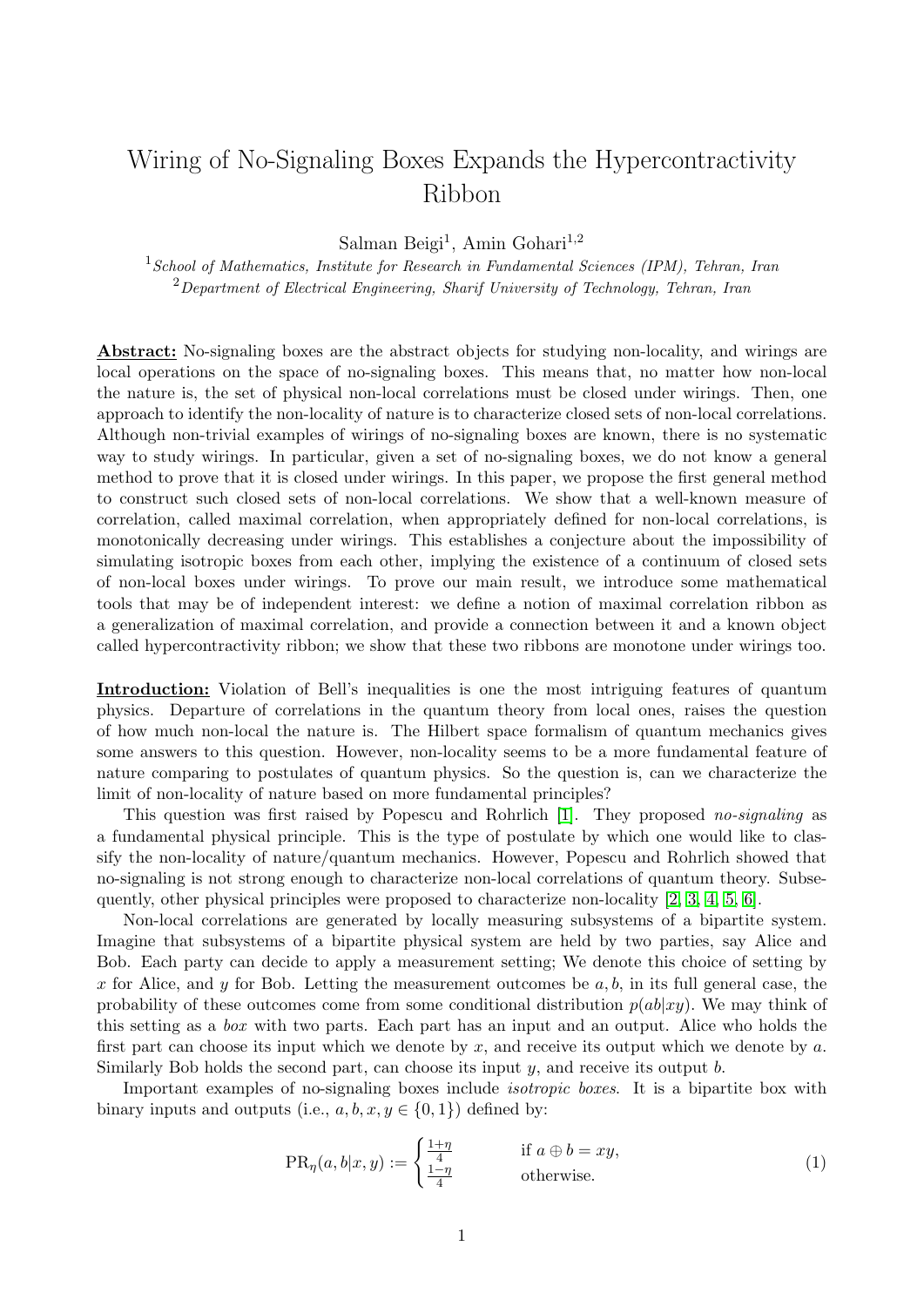The box  $PR_{\eta}$  with  $0 \leq \eta \leq 1/2$  is local, and with  $0 \leq \eta \leq 1/2$ √ 2 is realizable in quantum mechanics. Nonetheless PR<sub> $\eta$ </sub> for any  $0 \leq \eta \leq 1$  is no-signaling. Thus a natural question is: what is the largest possible  $\eta$  such that PR<sub> $\eta$ </sub> is feasible in nature.

Wirings of no-signaling boxes: Having two boxes, each party can choose the input of the second box as a function of the output of the first box. More precisely, denoting the input and output of the two boxes by subscripts 1, 2, Alice can first choose  $x_1$  arbitrarily and use the first box to generate an output  $a_1$ . Then she may choose  $x_2$  (the input of the second box) as a (possibly random) function of  $a_1x_1$ , to obtain the outcome  $a_2$  of the second box. Bob can similarly use the output of the first box to determine the input of the second box. That is, each party can wire the output of the first box to the input of the second box. With this *wiring*, the parties generate a new box  $p(a_2b_2|x_1y_1)$ . That is, combining two boxes with wirings we may generate a new box under local operations.

The wirings of non-local boxes can be more complicated. By the no-signaling condition, the parties can use their available boxes in different orders; Each party can choose an arbitrary ordering of boxes and wire the output of a box to the input of the next box in that order. This point is justified by the no-signaling condition, and can intuitively be verified by viewing local use of boxes as making measurements on subsystems of a bipartite physical system that is available to the parties. Such measurements can be done asynchronously. See Figure 1.

A further degree of freedom in wirings is the very choice of the order of boxes used by a party, as that itself can depend on the outputs of boxes they have already used. For instance, depending on the output of the first box, a party may choose to use the second or third box. Again combining some boxes, the parties can generate a new box under local operations. Wirings indeed are the local operations in the box world.

Closed sets of no-signaling boxes: No matter how non-local the nature is, the space of physical boxes must be closed under wirings. This simple observation was first made in [\[7\]](#page-3-6). Then to characterize non-locality in nature, we may first look for examples of subsets of no-signaling boxes that are closed under wirings. The set of local (classical) boxes, the set of quantum correlation and the whole set of no-signaling boxes are three examples of such closed sets. As noted in [\[7\]](#page-3-6) however, finding other examples seems non-trivial. So far, we are only aware of a few *explicit* constructions of sets of no-signaling boxes closed under wirings.

In [\[8\]](#page-3-7) it is asked whether there exists a continuum of sets of non-local boxes that are closed under wirings. In particular it is conjectured that:

<span id="page-1-0"></span>**Conjecture 1** ([\[8\]](#page-3-7)). For  $1/2 < \eta_1 < \eta_2 < 1$ , two parties cannot use common randomness and an arbitrary number of copies of  $PR_{\eta_1}$  and with wirings generate a single copy of  $PR_{\eta_2}$ .

It is shown in [\[11,](#page-3-8) [12\]](#page-3-9) that with  $n = 9$  copies of  $PR_{\eta_1}$  we cannot generate  $PR_{\eta_2}$  under wirings. Also this problem in the quantum range, i.e., when  $\eta_1, \eta_2 \leq 1/\sqrt{2}$ , is partially answered in [\[13\]](#page-3-10).

To generalize the above problem, assume that we have two bipartite no-signaling boxes  $p(\cdot|\cdot)$ and  $q(\cdot|\cdot)$ . The question is, can we generate a single copy of  $q(\cdot|\cdot)$  using an arbitrary number of copies of  $p(\cdot|\cdot)$  with wirings? As far as we know, there is no systematic approach to attack such problems. Such a systematic approach is proposed in our work.

Hypercontractivity ribbon: Let us consider a similar but simpler question of simulating a joint distribution from another. In other words, suppose that we are given two bipartite probability distributions  $P_{AB}$  and  $Q_{A'B'}$ . The question is, given an arbitrary number copies of  $P_{AB}$  can we generate a single copy of  $Q_{A'B'}$  by only employing local operations? One may ask the same question in the quantum case too. These are hard problems in general, and their difficulty stems from the fact that an arbitrary number of copies of the resource is available.

One may attack this problem by showing that  $Q_{A'B'}$  is more correlated that  $P_{AB}$ , so  $P_{AB}$ cannot be transformed to  $Q_{A'B'}$  under local operations. This strategy depends on the measure of correlation that we use. The point is that we are allowed to use an arbitrary number copies of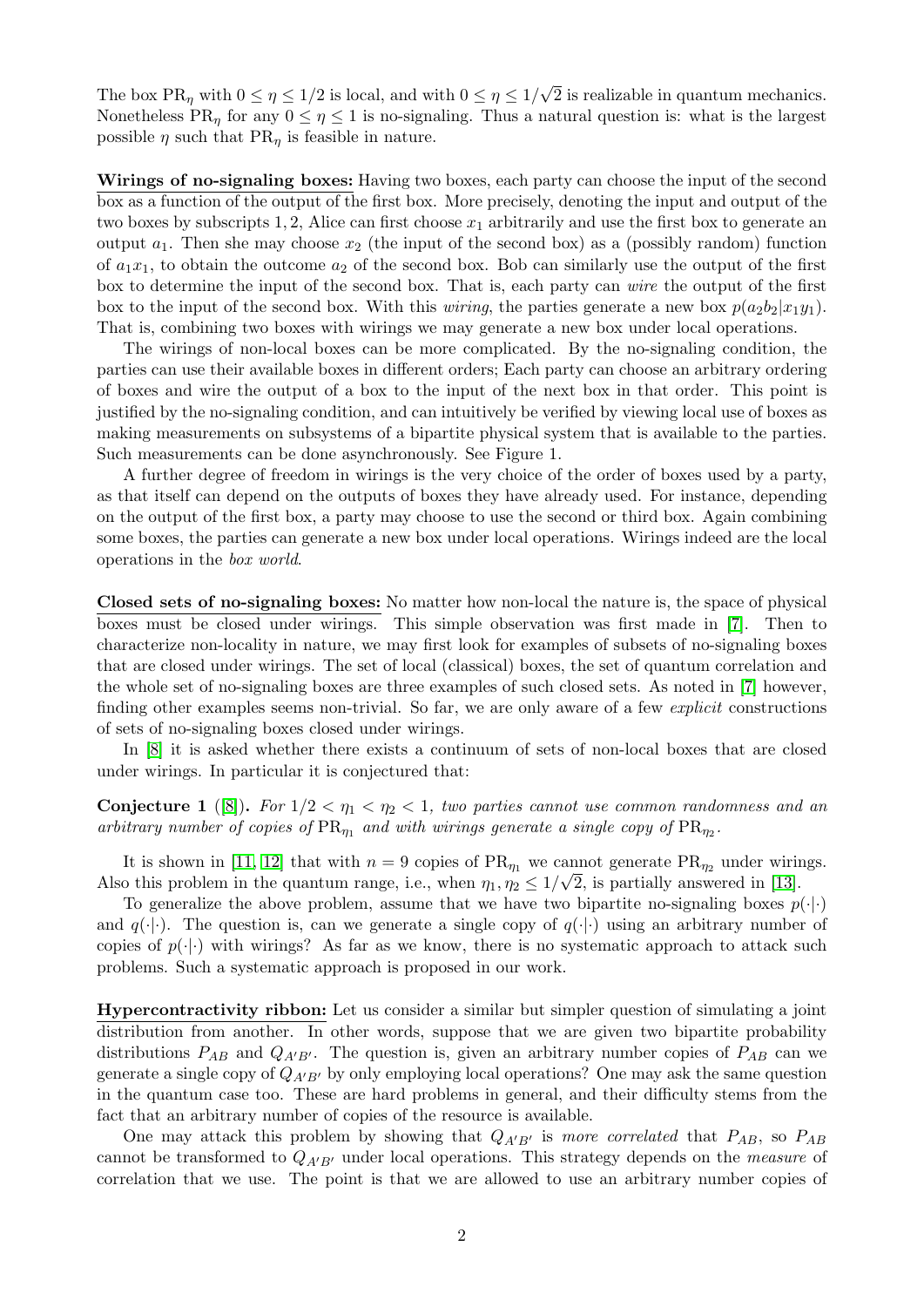$P_{AB}$ . Moreover, for most measures of correlations (including mutual information), if  $P_{AB}$  has some positive correlation, the correlation of  $P_{AB}^n$ , i.e., n i.i.d. copies of  $P_{AB}$ , goes to infinity as n gets larger and larger. This strategy then fails for usual measures of correlation.

Correlation can be measured via hypercontractivity ribbons (HC ribbons) and via maximal correlation. In this abstract, we only define HC ribbon. See [\[14\]](#page-3-11) for more details. Let  $A, B$  be two random variables with joint distribution  $P_{AB}$  that take values in finite sets.

**Definition 2.** The hypercontractivity ribbon of  $P_{AB}$  denoted by  $\Re(A, B)$  is the set of pairs of nonnegative numbers  $(\lambda_1, \lambda_2)$  such that for every conditional distribution  $P_{U|AB}$  we have

$$
\lambda_1 I(U;A) + \lambda_2 I(U;B) \le I(U;AB). \tag{2}
$$

It can be shown that  $\Re(A, B) \subseteq [0, 1]^2$ . Moreover, the HC ribbon is equal to  $[0, 1]^2$  if and only if  $A, B$  are independent.

Theorem 3. The HC ribbon has the following properties:

- (i) [Tensorization] If  $P_{A_1A_2B_1B_2} = P_{A_1B_1}P_{A_2B_2}$ , then  $\Re(A_1A_2, B_1B_2) = \Re(A_1, B_1) \cap \Re(A_2, B_2)$ .
- (ii) [Data processing] If  $P_{A_1A_2B_1B_2} = P_{A_1B_1}P_{A_2|A_1}P_{B_2|B_1}$ , then  $\Re(A_1, B_1) \subseteq \Re(A_2, B_2)$ .

Part (i) in particular implies that letting  $A_i B_i$ ,  $i = 1, \ldots, n$ , be n i.i.d. copies of AB then

$$
\mathfrak{R}(A_{[n]}, B_{[n]}) = \mathfrak{R}(A, B).
$$

Part (ii) means local transformations on individual random variables can only expand the HC ribbon. This is in line with the fact that HC ribbon is the whole  $[0,1]^2$  for independent random variables.

The standard definition of HC ribbon [\[9\]](#page-3-12) is in terms of Schatten norms of functions of random variables, rather than mutual information. A remarkable recent work by Nair [\[10\]](#page-3-13) finds a representation of the HC ribbon for two random variables in terms of mutual information.

HC ribbon for no-signaling boxes: We define the hypercontractivity ribbon for no-signaling boxes, and show that it is well-behaved under wirings.

**Definition 4.** Given a no-signaling box  $p(ab|xy)$ , we define its HC ribbon to be the intersection of the HC ribbons of its outputs conditioned on all possible inputs, i.e.,

$$
\mathfrak{R}(A, B|X, Y) := \bigcap_{x,y} \mathfrak{R}(A, B|X = x, Y = y).
$$

The main technical result of our work is the following theorem.

<span id="page-2-0"></span>**Theorem 5.** Suppose that a no-signaling box  $p(a'b'|x'y')$  can be generated from n no-signaling boxes  $p_i(a_i b_i | x_i y_i)$  where  $i \in [n]$ , under wirings. Then we have

$$
\bigcap_{i=1}^{n} \mathfrak{R}(A_{i}, B_{i}|X_{i}, Y_{i}) \subseteq \mathfrak{R}(A', B'|X', Y'). \tag{3}
$$

A similar theorem for maximal correlation is also valid (see [\[14\]](#page-3-11)). Using this theorem we can systematically construct sets of no-signaling boxes closed under wirings.

**Corollary 6.** Let  $\Lambda \subseteq [0,1]^2$  be an arbitrary subset. Then the set of no-signaling boxes whose HC ribbon contains  $\Lambda$  is closed under wirings.

Example: isotropic boxes: As an application of Theorem [5](#page-2-0) we prove Conjecture [1](#page-1-0) in a certain range of parameters.

Theorem 7. The followings hold.

- For  $0 \leq \eta_1 < \eta_2 \leq 1$ , using an arbitrary number of copies of  $PR_{\eta_1}$ , a single copy of  $PR_{\eta_2}$ cannot be generated under wirings.
- For  $1/$ √  $2 \leq \eta_1 < \eta_2 \leq 1$ , using common randomness and an arbitrary number of copies of  $\text{PR}_{\eta_1}$ , a single copy of  $\text{PR}_{\eta_2}$  cannot be generated under wirings.